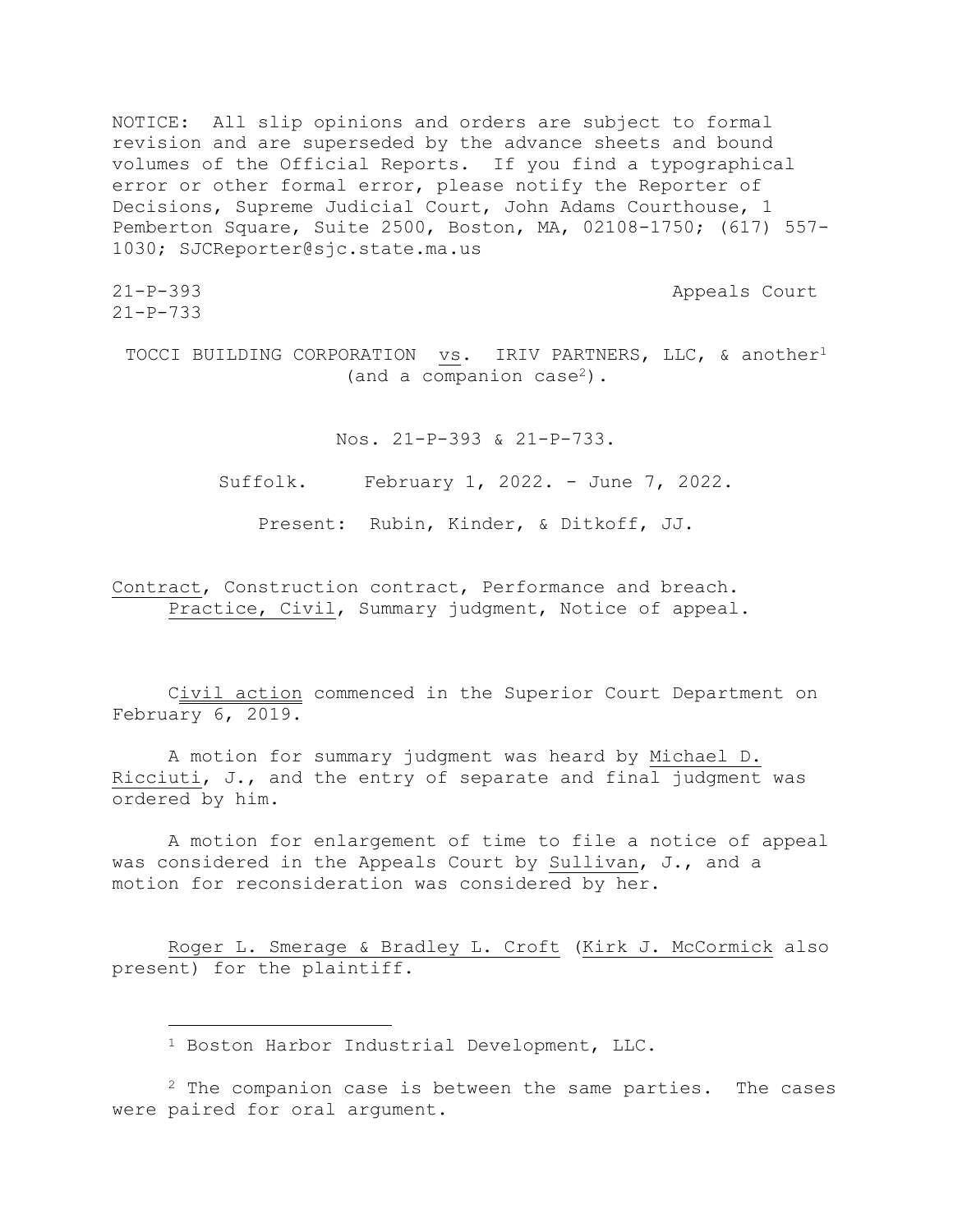Michael B. Donahue (Adam M. Santeusanio also present) for the defendants.

Joel Lewin, Christopher W. Morog, Seth M. Pasakarnis, & Alexandra Gordon, for Construction Industries of Massachusetts, Inc., & another, amici curiae, submitted a brief.

Joseph A. Barra, for Associated Subcontractors of Massachusetts, Inc., amicus curiae, submitted a brief.

RUBIN, J. This case requires us to construe for the first time the provisions of the Prompt Payment Act, G. L. c. 149, § 29E (the act or statute). That statute applies to certain private contracts for construction with respect to projects for the erection, alteration, repair, or removal of buildings or structures, or for other improvement to real property, where the "contract with the project owner has an original contract price of \$3,000,000 or more."<sup>3</sup> G. L. c. 149, § 29E (a).

Designed to ensure the prompt payment of, or resolution of disputes about, invoices for periodic payment made by contractors during the course of work on such projects, the act provides, "Every contract for construction shall provide reasonable time periods within which: (i) a person seeking payment under the contract shall submit written applications for periodic progress payments; (ii) the person receiving the application shall approve or reject the application, whether in

<sup>&</sup>lt;sup>3</sup> We acknowledge the amicus brief submitted by Construction Industries of Massachusetts, Inc., and Utility Contractors Association of New England, Inc., as well as the amicus brief and supplemental amicus brief submitted by Associated Subcontractors of Massachusetts, Inc.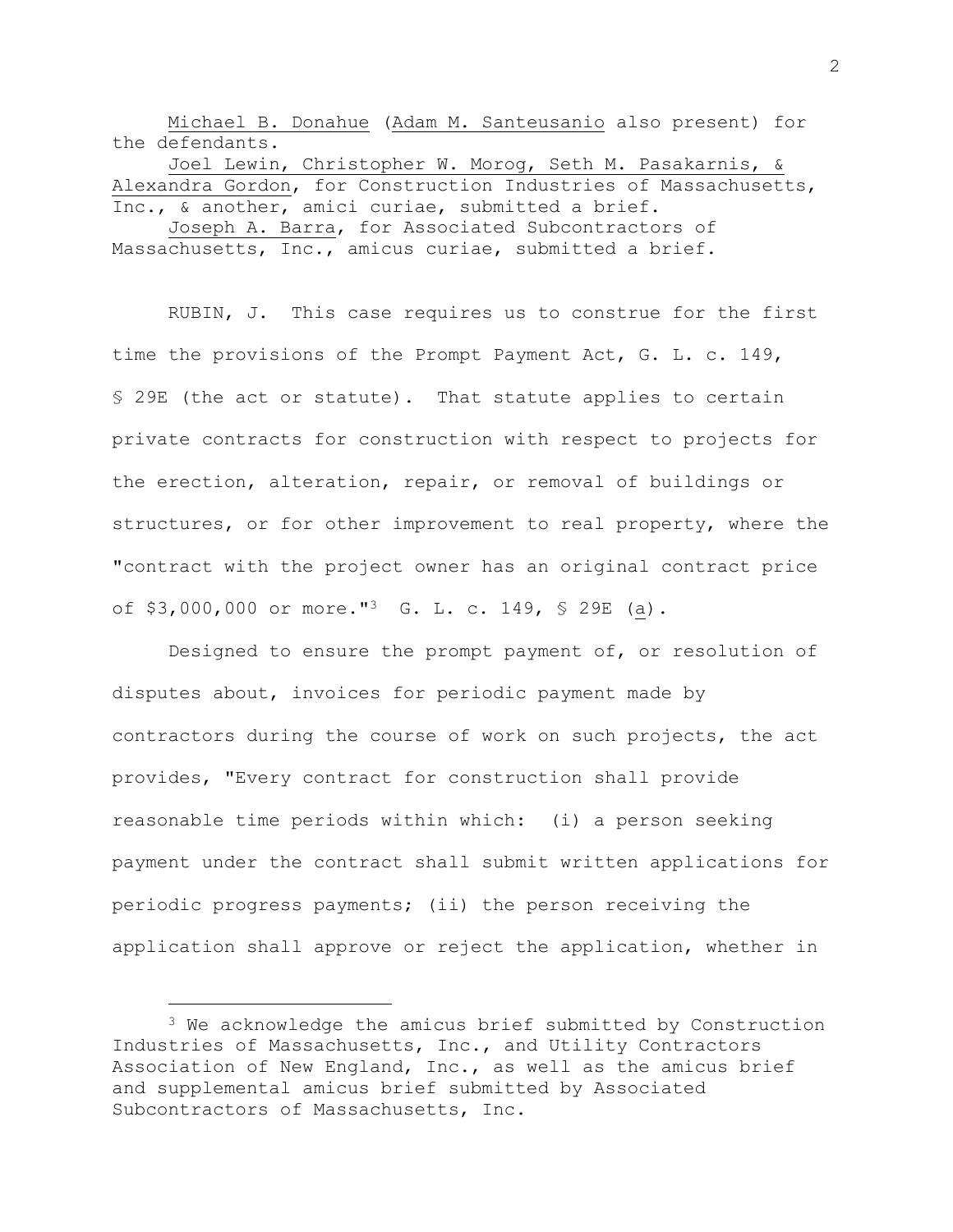whole or in part; and (iii) the person approving the application shall pay the amount approved. The time periods for each application for a periodic progress payment shall not exceed: (i) for submission, [thirty] days . . .; (ii) for approval or rejection, [fifteen] days after submission . . .; and (iii) for payment, [forty-five] days after approval." G. L. c. 149, § 29E (c).

If, in response to a proper application for periodic progress payment, the owner does not provide approval or rejection, in whole or in part, within fifteen days (or a shorter period of time if the contract so provides), the statute provides that the application will "be deemed to be approved unless it is rejected before the date payment is due." G. L. c. 149, § 29E (c). The statute specifies that "[a] rejection of an application for a periodic progress payment, whether in whole or in part, shall be made in writing and shall include an explanation of the factual and contractual basis for the rejection and shall be certified as made in good faith." Id. It also provides that any "provision in a contract for construction which purports to waive or limit any provisions of this section shall be void and unenforceable."

As the amicus brief of the Associated Subcontractors of Massachusetts, Inc., explains, "By securing prompt payment from upstream funding sources, [the act] ensures that those who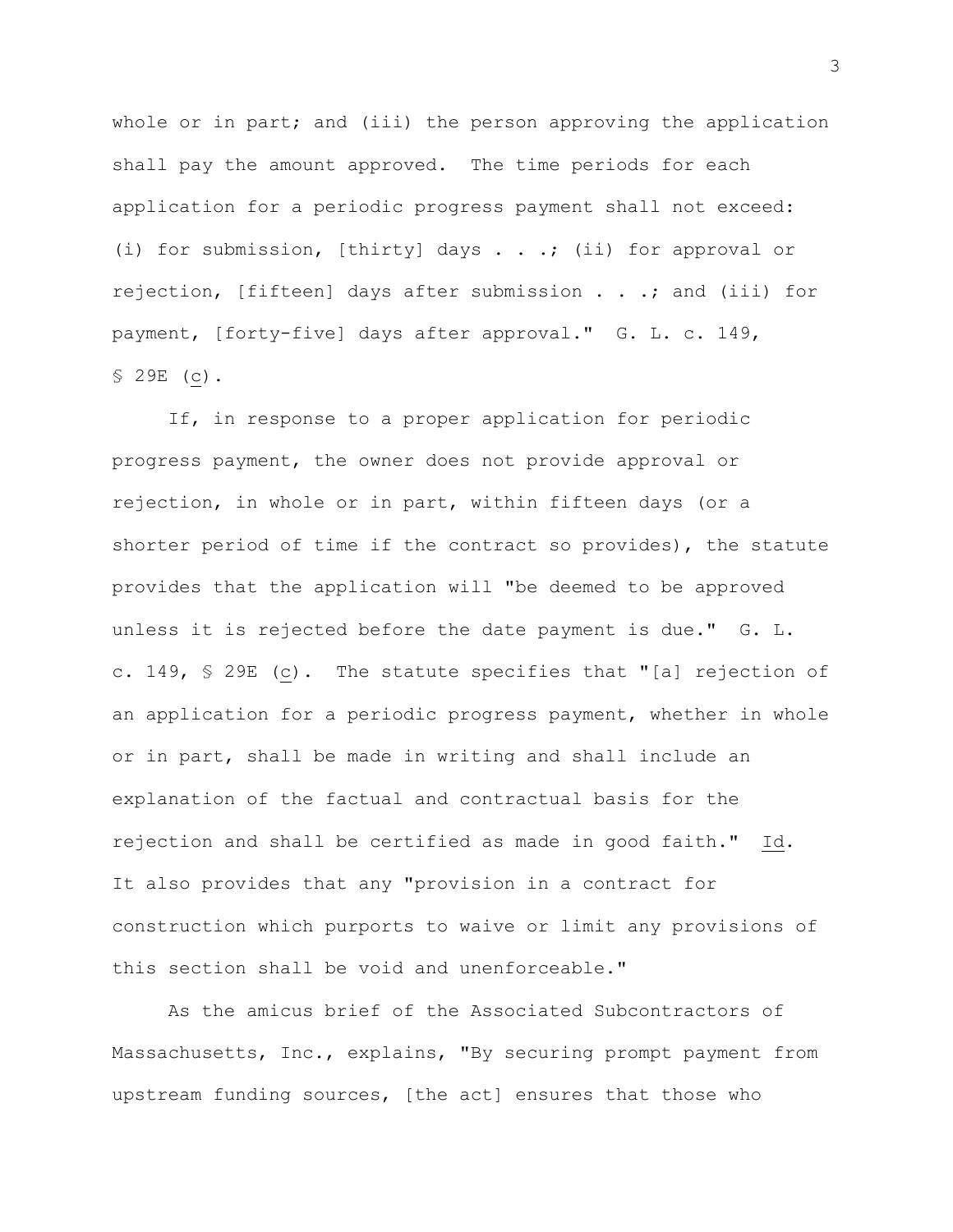perform the work and pay all costs for labor and materials will be promptly compensated without the need to engage in costly legal battles on every project."

Of course, submission of a proper periodic request for payment does not require its approval. But the statute provides that "[a] rejection of an application for a periodic progress payment shall be subject to the applicable dispute resolution procedure [in the contract]. A provision in the contract which requires a party to delay commencement of the procedure until a date later than [sixty] days after the rejection shall be void and unenforceable." G. L. c. 149, § 29E (c).

Background. This case involves seven applications for periodic progress payments submitted by the plaintiff Tocci Building Corporation (Tocci), to the defendant IRIV Partners, LLC (IRIV), under a contract subject to the act, that were, in whole or in part, not paid on the date payment would have been due under the contract had they been approved, and which remained unpaid after completion of the project. The contract was between "[IRIV] Partners, LLC Manager for Boston Harbor Industrial Development, LLC," denominated the "Owner" in the contract, and "Tocci Building Corporation," denominated "Constructor," for work to be done at a project at 645 Summer Street in the South Boston section of Boston. The first page of the contract states that the "Property Owner" is "Boston Harbor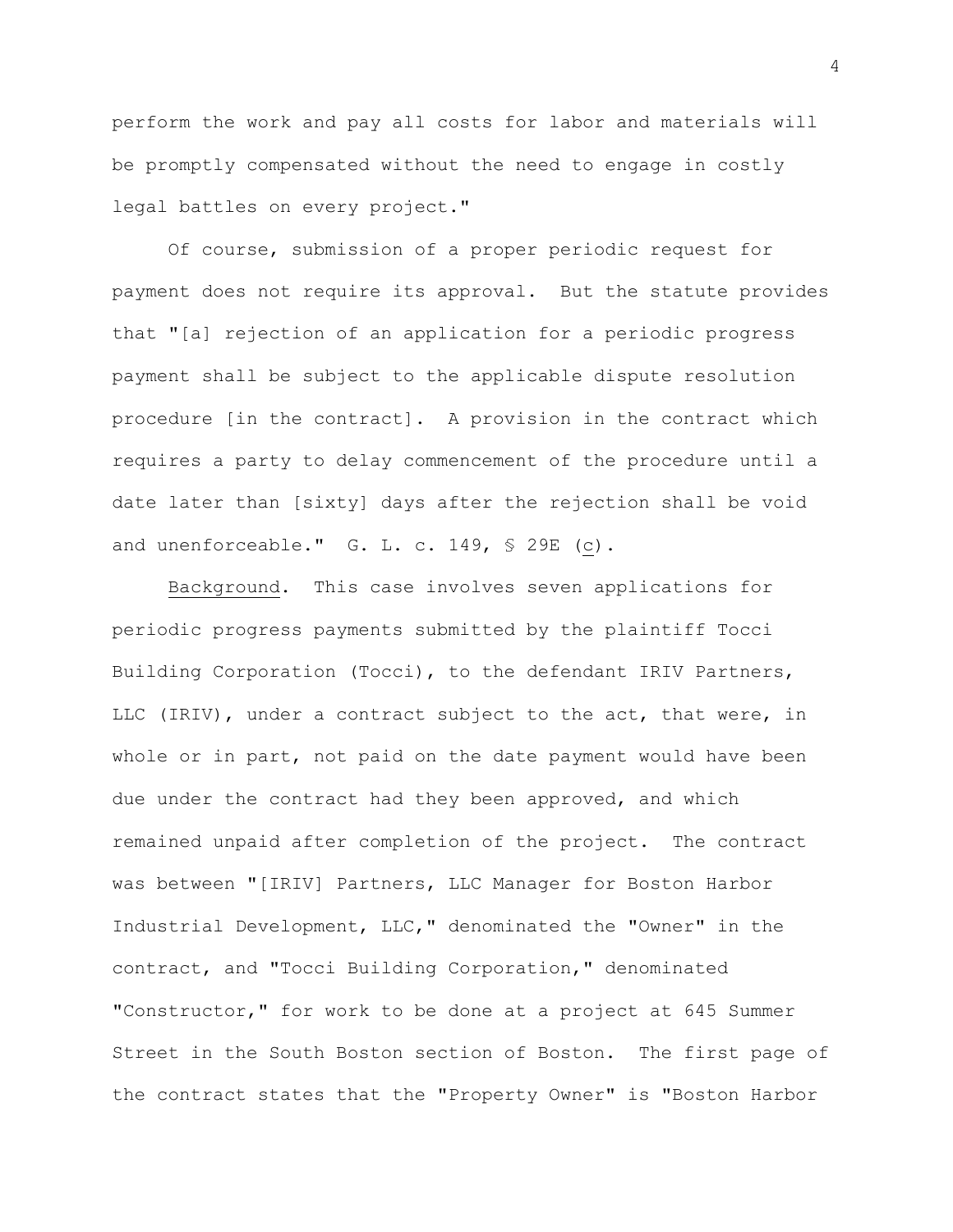Industrial Development, LLC." The signature page of the contract contains one line for "Manager: [IRIV] Partners, LLC," on which the signature of P. Andrew Pappas appears, followed by a line indicating that his title is "Manager," and one line for "Constructor: Tocci Building Corporation," on which the signature of Anthony Sandonato appears, followed by a line indicating that his title is "Executive Vice President."

Following the completion of the project, the plaintiff, Tocci, sued the defendants, IRIV and Boston Harbor Industrial Development, LLC (BHID), for breach of contract, alleging that they had wrongfully withheld the periodic payments, as well as breach of the implied covenant of good faith and fair dealing, fraud, "unjust enrichment/quantum meruit," violation of G. L. c. 93A, and foreclosure of a mechanic's lien pursuant to G. L. c. 254.

The defendants filed counterclaims for breach of contract, breach of the implied covenant of good faith and fair dealing, negligent misrepresentation, fraud, negligence, unfair and deceptive conduct under G. L. c. 93A, breach of contract as a third-party beneficiary (BHID against Tocci), and breach of express warranty. The defendants alleged that Tocci performed defective work, failed to perform contractually required work, and submitted fraudulent payment applications to IRIV.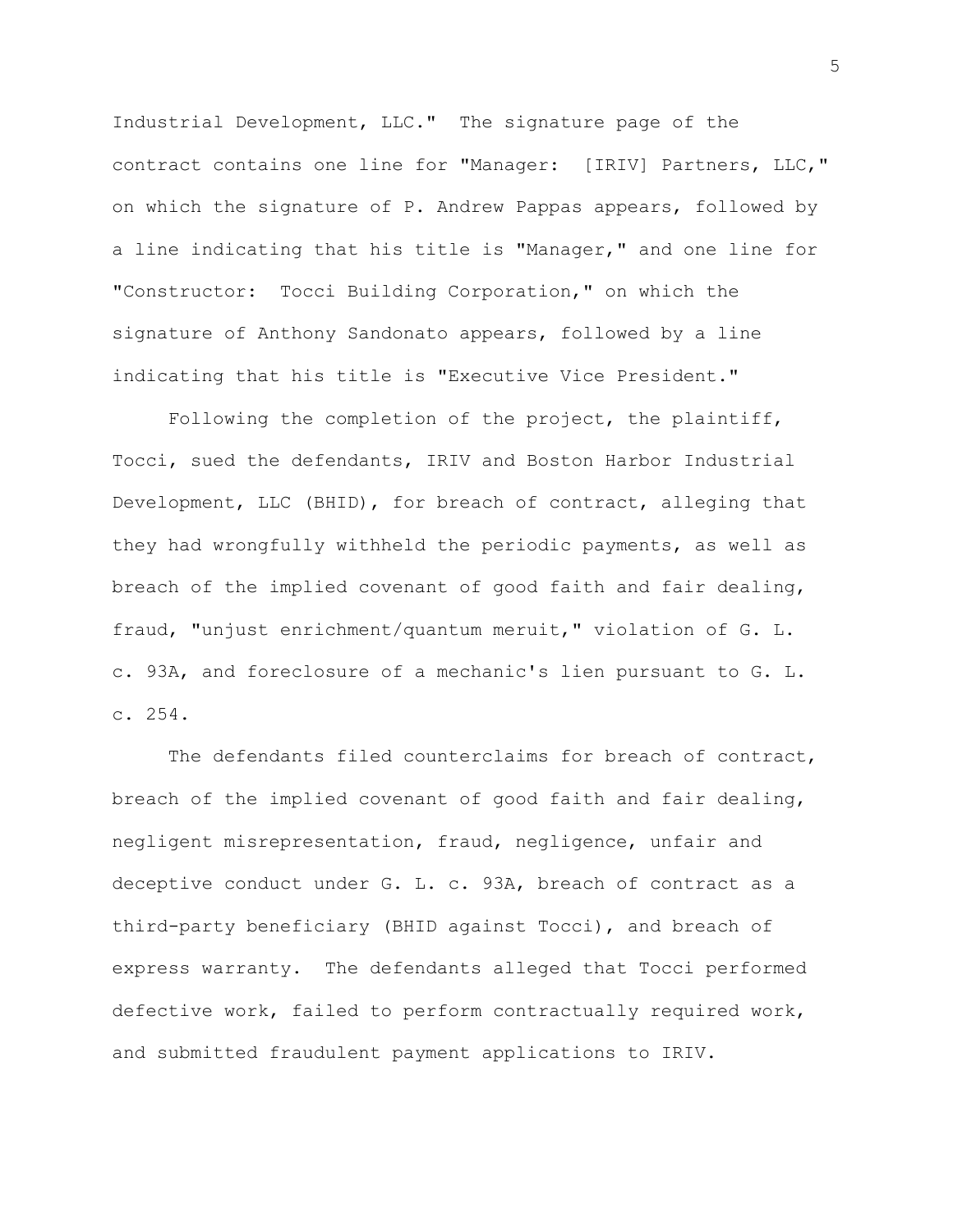The judge granted partial summary judgment for the plaintiff and against the defendants on the claims that payments on each of the seven applications had been withheld wrongfully under the provisions of the act in violation of the contract.<sup>4</sup> The judge concluded that there was no just reason for delay in issuing judgment because "[w]hile the remaining claims will have to be separately adjudicated, the payment requisitions covered under the act are legally distinct from them and can and should be resolved separately and promptly to comport with the Legislature's will." As such, the judge directed separate and

The face of the contract indicates that that is what happened, and that IRIV was acting as BHID's manager in entering the contract. Given that, inter alia, Tocci was allowed on BHID's property to do work making millions of dollars' worth of improvements to that property under the contract, BHID cannot now argue that IRIV lacked authority to enter into a contract on its behalf. See, e.g., Merrimack College v. KPMG, LLP, 480 Mass. 614, 619-620 (2018) ("in transactions with third parties, an agent's conduct will be imputed to the principal if the agent acted with actual or apparent authority, or if the principal ratified the agent's conduct"). IRIV does not argue that it is not independently bound by the contract.

 $4$  Remarkably, BHID, represented by the same counsel as IRIV, claims before us that "BHID Was Not a Party To, or Otherwise Liable Under, the Contract," that the contract was between IRIV and Tocci, that BHID is a "third party," and that "BHID and IRIV are separate and distinct legal entities and at all times operated as such with regard to the Project." Yet in the joint opposition to the motion for summary judgment filed by IRIV and BHID, they stated that "Defendant IRIV, as Manager for Owner BHID, entered into a written contract . . . with Tocci to act as General Contractor for the Project."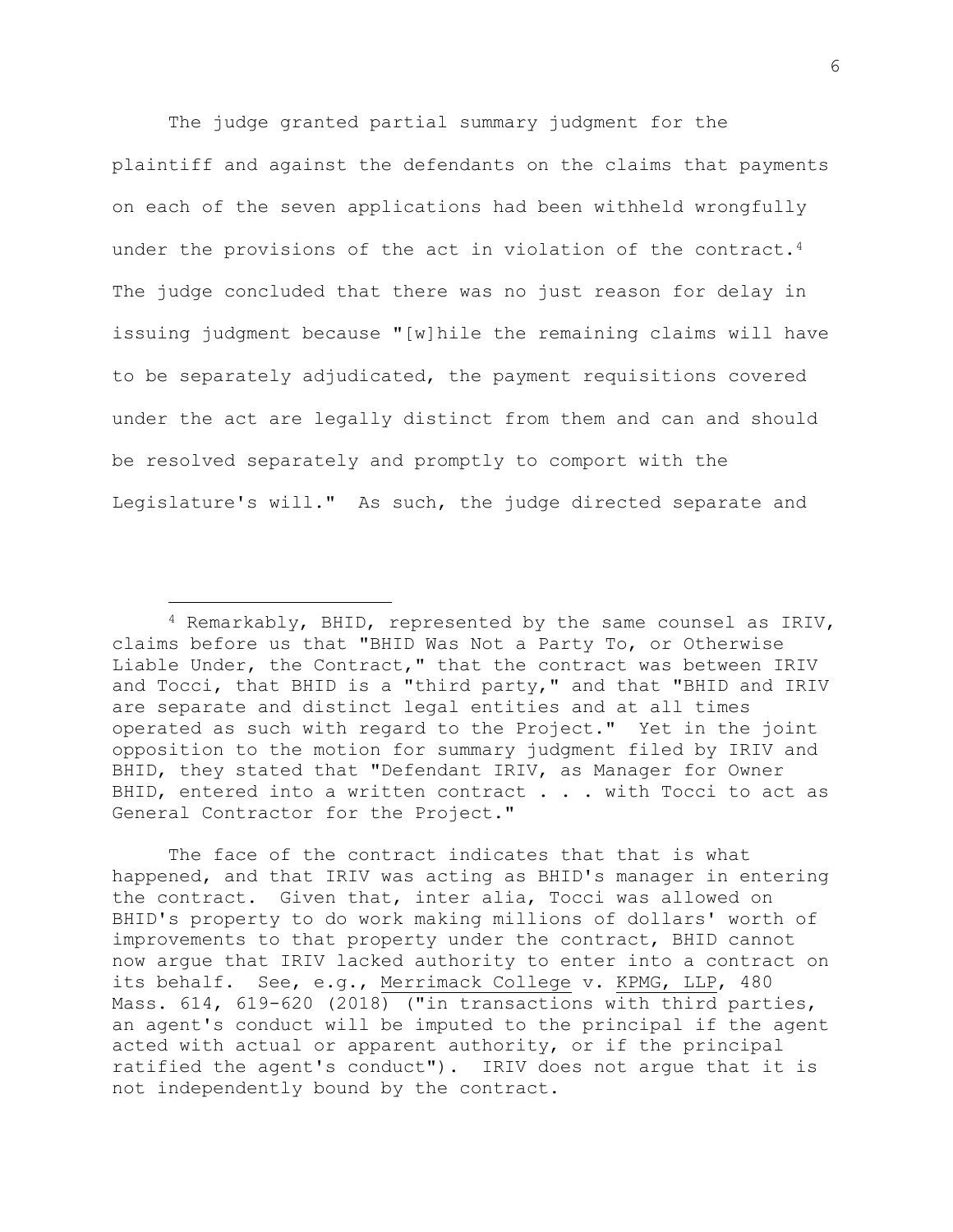final judgment to enter pursuant to Mass. R. Civ. P. 54 (b), 365 Mass. 820 (1974). The defendants appealed.<sup>5</sup> We now affirm.

<sup>5</sup> Judgment entered on November 20, 2020. On November 30, 2020, IRIV and BHID respectively served a "Motion for Reconsideration under Superior Court Rule 9D and Mass. R. Civ. P. 59(e)[, 365 Mass. 827 (1974)]" and a "Motion for Reconsideration or to Amend Judgment under Superior Court Rule 9D and Mass. R. Civ. P. 59(e)." Each filed a notice of appeal on December 16, 2020, at the same time they filed their rule 59 (e) motions. Denials of the rule 59 (e) motions were entered on February 9, 2021. The defendants did not file new notices of appeal within thirty days. Rather, seventy-one days later, on April 21, 2021, each defendant filed a new notice of appeal and a joint motion with the single justice seeking an enlargement of time within which to file those notices of appeal. The single justice allowed the motion, writing, "Allowed. The notices of appeal filed on 4/21/21 are deemed timely-filed. See also Roch v. Mollica, 481 Mass. 164, 165 n.2 (2019)." The plaintiff has appealed from that order, arguing that the defendants did not show good cause to enlarge the time to file their notices of appeal.

Under the plain language of Mass. R. A. P. 4 (a) (3), as appearing in 481 Mass. 1606 (2019), the original notices of appeal were of no effect. Rule 4 (a) (3) provides, "A notice of appeal filed before the disposition of any timely motion listed in Rule 4(a)(2) shall have no effect. A new notice of appeal must be filed within the prescribed time measured from the entry of the order disposing of the last such remaining motion." Among the motions listed in rule 4 (a) (2) are any motion "to alter or amend a judgment under Rule 59 or for relief from judgment under Rule 60(b), however titled, but only if either motion is served within [ten] days after entry of judgment."

Nonetheless, in Roch, 481 Mass. at 165 n.2, the Supreme Judicial Court held that notices of appeal like the original ones filed here will bring the merits of an appeal before the appellate court where, as here, "no action on the appeal had yet been taken before the motion for reconsideration was decided." The court explained that in such circumstances, "the concerns underlying rule 4 (a) are not implicated." Id. Consequently, in the circumstances present here, no enlargement of time was necessary. We dismiss the appeal from the single justice order as moot, and turn to the merits of the underlying appeal.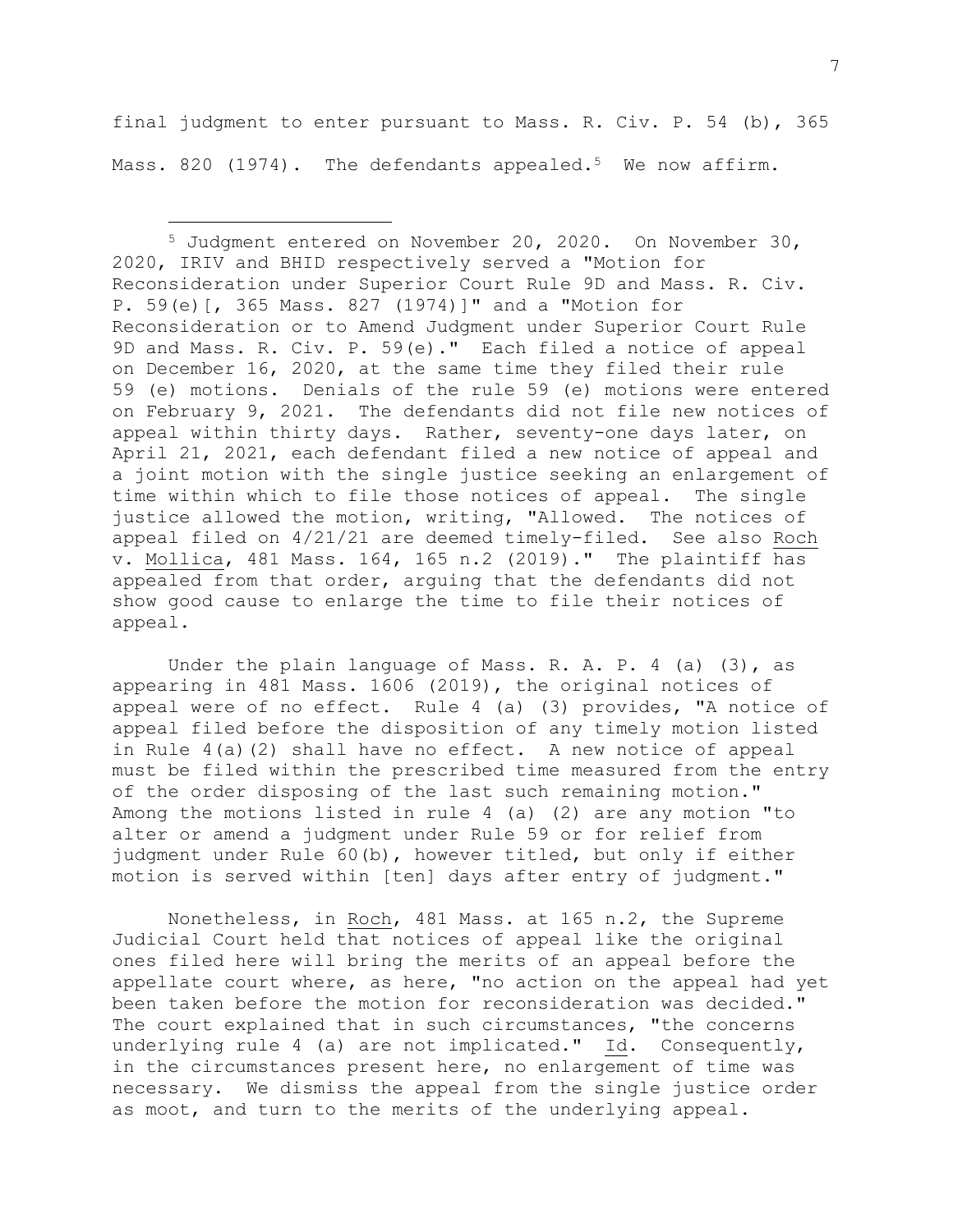Discussion. 1. The contract. The contract contains terms with respect to the submission and payment of applications for periodic progress payments. Under the contract, requests for periodic payment must be submitted monthly. Specifically, it says, "The Constructor shall submit to the Owner and the Design Professional a monthly application for payment no later than the 25th Day of the calendar month for the preceding thirty (30) Days."<sup>6</sup>

The contract provides that, with the exception of certain types of charges not at issue here, "The Owner shall pay the amount . . . due on any payment application . . . no later than thirty (30) Days after the Constructor has submitted a complete and accurate payment application, or such shorter time period as

<sup>6</sup> The statute provides that "[t]he time periods for each application for a periodic progress payment shall not exceed: (i) for submission, [thirty] days, beginning with the end of the first calendar month occurring at least [fourteen] days after the person seeking payment has commenced performance." The time period for submission in the contract does not exceed that.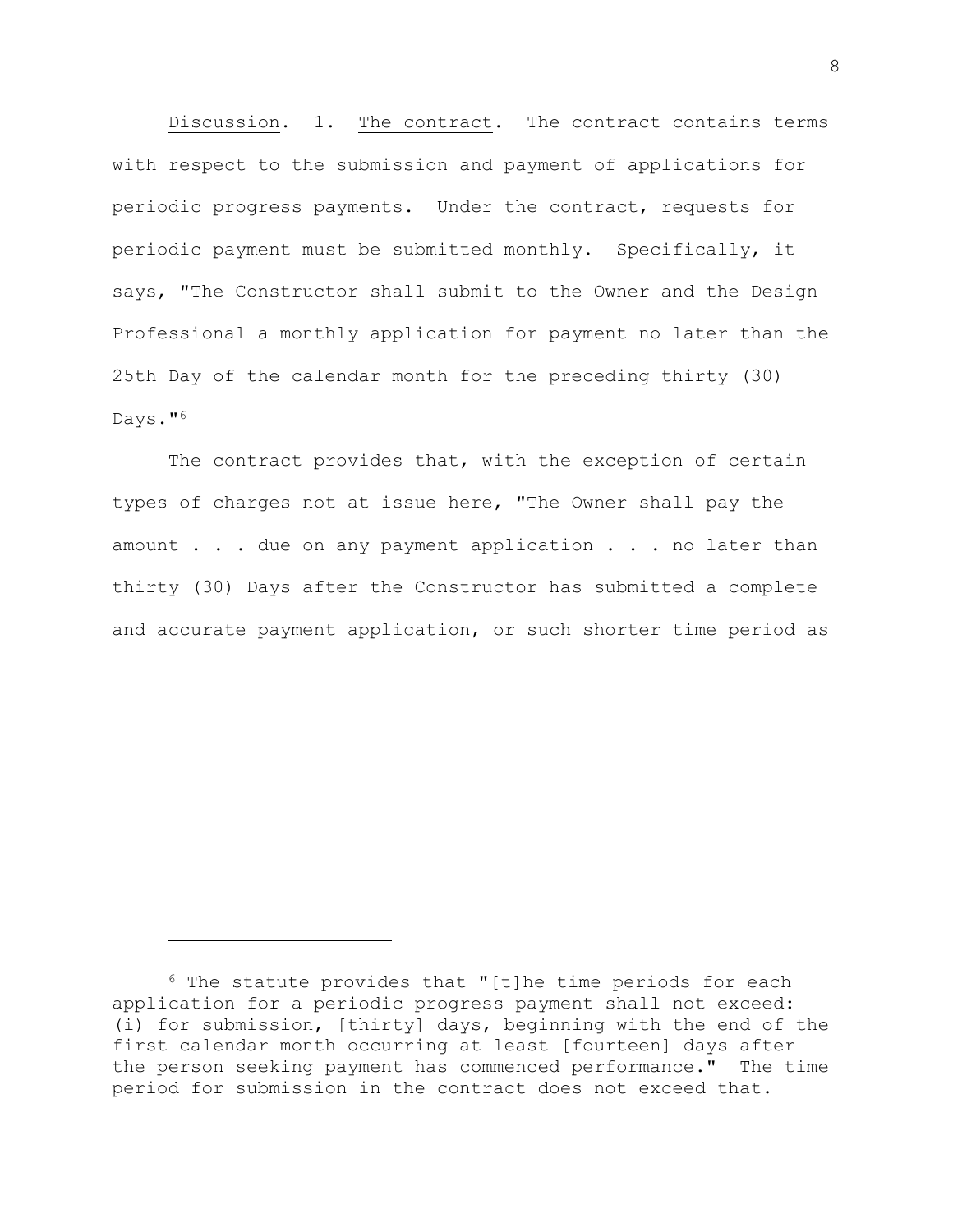required by applicable state statute."<sup>7</sup> There is no statute prescribing a shorter time for payment.<sup>8</sup>

The contract also gives the owner power to "adjust or reject a payment application" for a number of itemized reasons "to the extent that the Constructor is responsible under this Agreement." The contract provides that "[n]o later than fourteen (14) Days after receipt of an application for payment, the Owner shall give written notice to the Constructor, at the time of disapproving or nullifying all or part of an application for payment, stating its specific reasons for such disapproval or nullification, and the remedial actions to be taken by the Constructor in order to receive payment. When the above reasons for disapproving or nullifying an application for payment are removed, payment will be promptly made for the amount previously withheld." We may assume that this is a valid provision as, in light of our conclusion below, we need not determine whether

<sup>&</sup>lt;sup>7</sup> The contract actually states that payment is "due on any payment application, as certified by the Design Professional," to whom the constructor must submit the application at the same time it is submitted to the owner. As the owner has not argued that any payment was withheld due to an absence of design professional certification, we express no opinion about the meaning or validity of this limitation, questions that are not before us.

<sup>&</sup>lt;sup>8</sup> The contract allows the owner to deduct five percent of certain amounts for "retainage." The plaintiff does not seek any of this retainage amount, and so we express no opinion about the meaning or validity of this provision, questions that are not before us.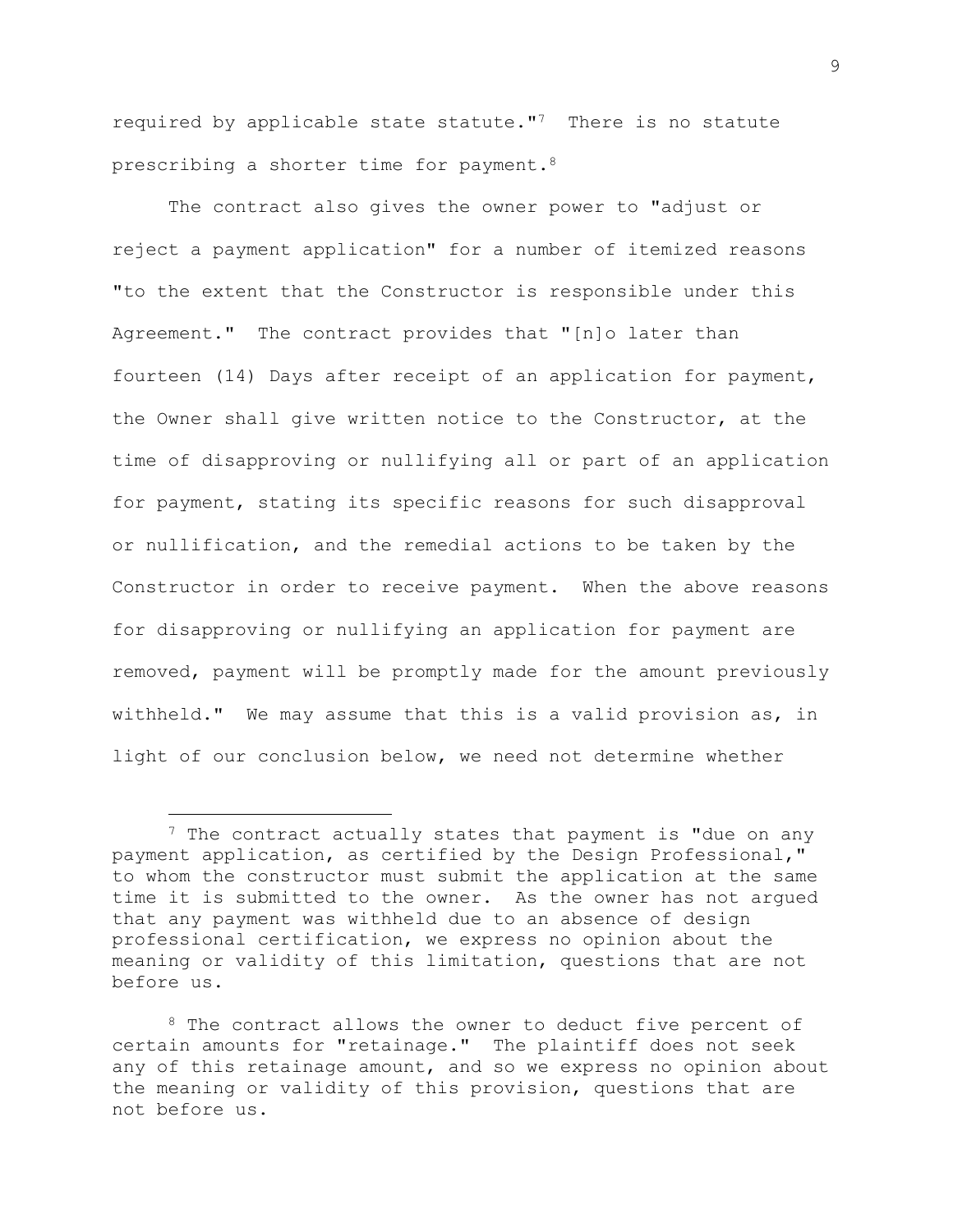this provision, or its references to adjustment and nullification, waive or limit any provision of the act.

In sum, then, under the contract, unless an application for payment is rejected, payment is due thirty days after submission of the application. Thus, under the statute, unless a rejection, in whole or in part, in compliance with the statute is made by that date, the application for periodic progress payment is "deemed approved" by operation of law, and must be paid.

2. The applications for periodic progress payments.

Having examined the applications for periodic progress payments and the correspondence between IRIV and Tocci, we conclude that IRIV failed to issue a rejection effective under the act prior to the date payment was due with respect to any of the seven applications at issue here. Each, therefore, was deemed approved by operation of law on the date payment was due, and each became due and payable.

The first application at issue, requisition no. 20, was submitted on June 21, 2018, for \$1,012,556.73.9 The defendants

<sup>&</sup>lt;sup>9</sup> The defendants suggest that each requisition was not "complete and accurate" as required by the contract because a space for certification by the architect, the design professional, was left blank. The contract, however, required the applications to be submitted to the design professional at the same time they were submitted to the owner. Even assuming the statute would allow it, the contract did not require their certification as a prerequisite to their submission.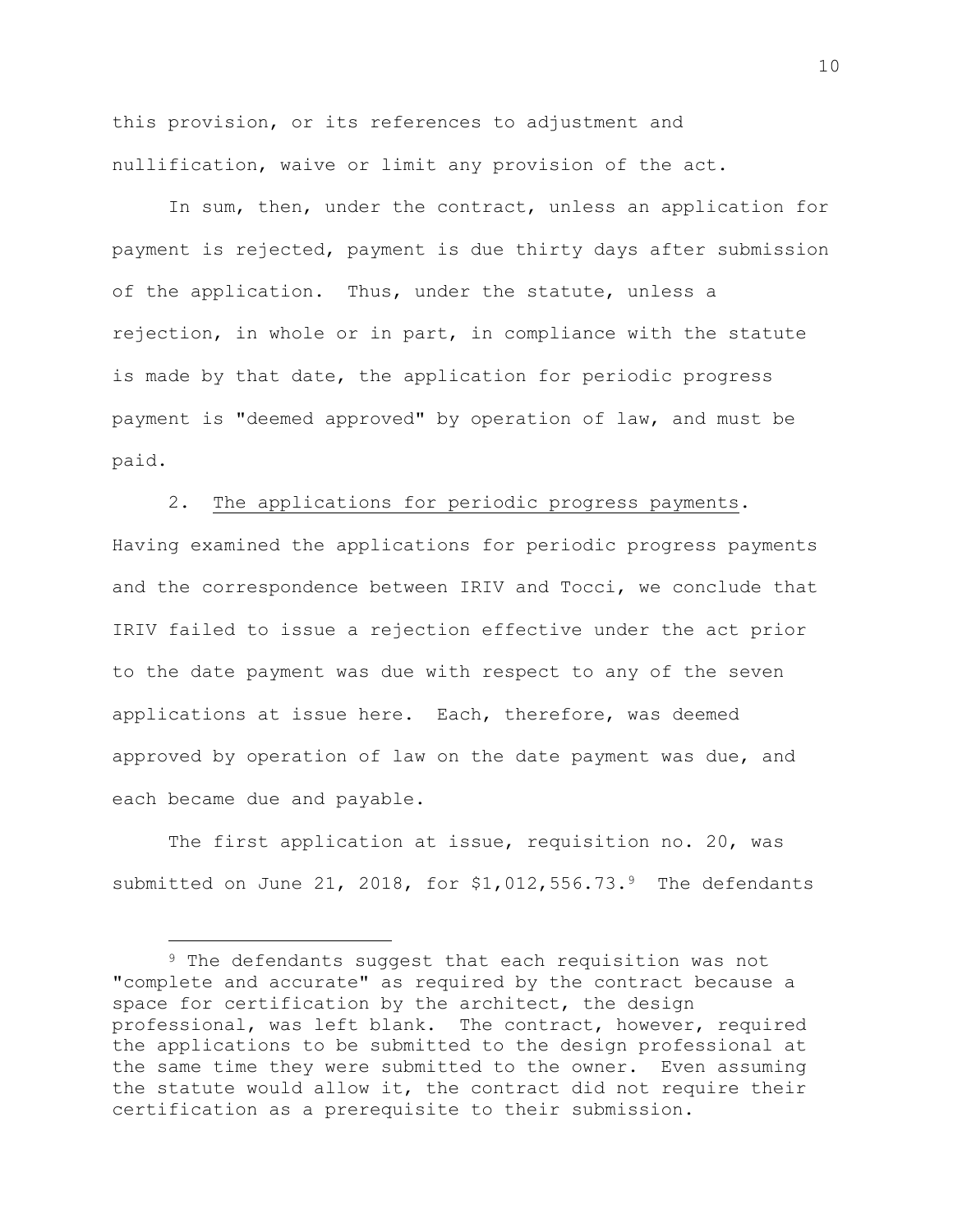did not pay \$136,189 of that amount. The deadline for any rejection was July 21, 2018, or, by operation of law, the application was deemed approved and it became payable in full. The defendants point to a letter dated July 13, 2018, sent by certified mail, in which IRIV told Tocci it was in default for failure "to supply enough qualified workers on the project to satisfactorily maintain the approved schedule," and stating that if the default was not cured within seven days of receipt of the letter, IRIV would "pursue [its] rights under section 11.2.1 of the contract," which include the right to "withhold payment due to the Constructor." The letter does not, however, say that IRIV invoked that right, and it was not a rejection in compliance with the statute. By e-mail dated August 7, 2018, IRIV said that "the General Conditions and General Requirements line item for Tocci was held back," but this was not a rejection in compliance with the statute. It came after the date payment was due, contained no contractual or factual explanation, and did not contain a certification that it was made in good faith.<sup>10</sup>

 $10$  IRIV notes that on August 18, 2018, IRIV sent Tocci an email that said, in part, "I am not paying anyone until I see [Tocci's] Joe [Cavallero]'s input . . . ." So far as this litigation is concerned, though, this e-mail is a sideshow. The "input" sought appears to have been about one subcontractor not doing work and substantial payments on applications for periodic progress payments continued to be made after this. This e-mail was not a rejection of any application.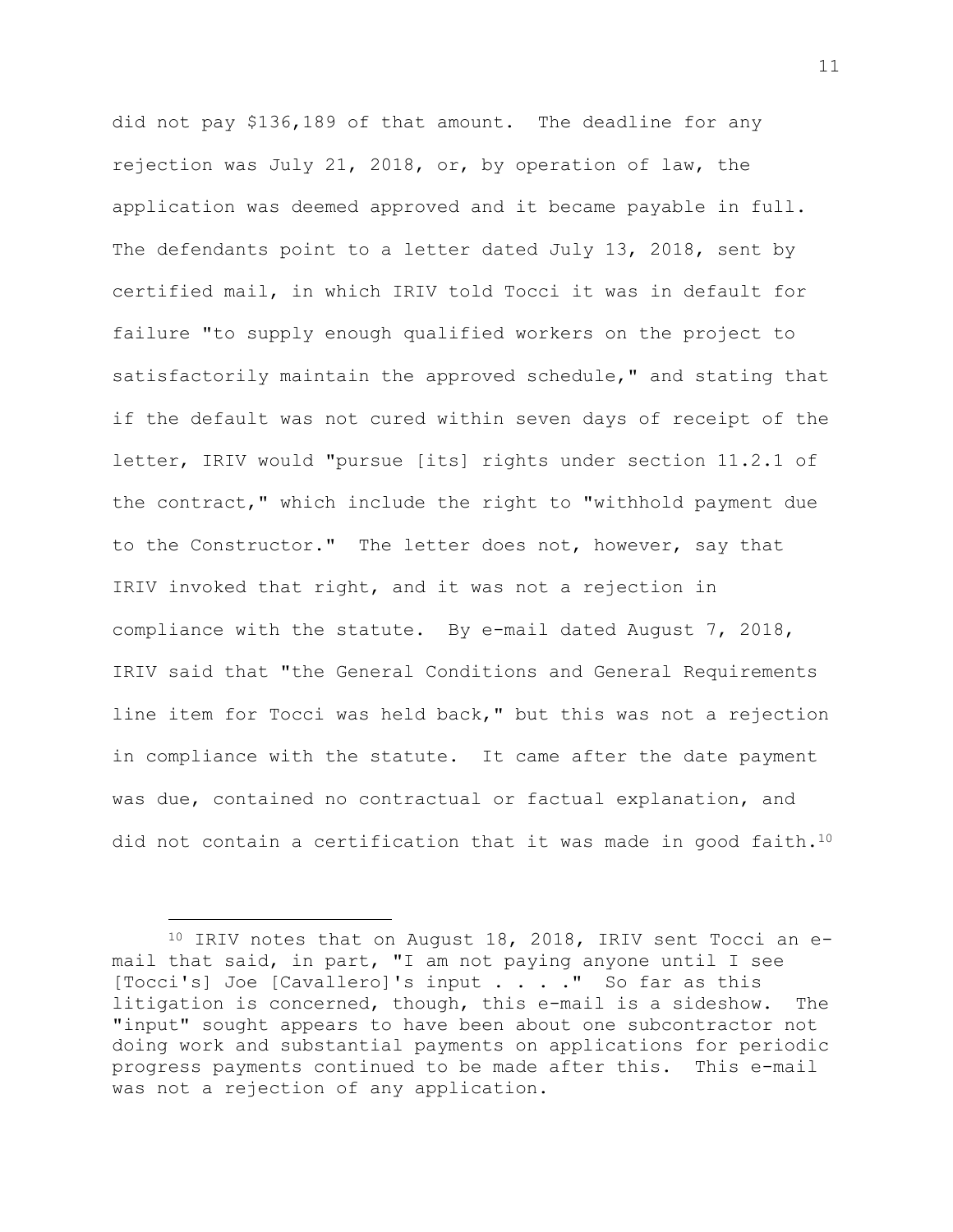The full amount of the application, therefore, was approved by operation of law and became due and payable.

The defendants argue that the requirement of a certification is merely ministerial, but the plaintiff and the amicus brief of the Associated Subcontractors of Massachusetts, Inc., argue that it is a critical requirement. The Legislature required this certification if a rejection is to be effective, and we are not free to ignore that requirement by deeming it merely ministerial –- to do so would be to read the requirement out of the statute. In any event, the certification requirement is an essential component of the scheme set up by the statute. As this case reflects, on a complicated construction project, there may be an enormous amount of communication back and forth between the owner and the contractor. Much of it may touch on issues involving compliance with the contract, and much of it may touch on payment. The certification requirement ensures not only that the owner be deliberate about rejecting applications for periodic progress payments, and that it takes care to reject them only in good faith, its presence on a communication also provides a clear indication to the contractor that an application has been rejected, so that the contractor can know both that some response is needed and that time periods have been triggered for invoking what remedies are available.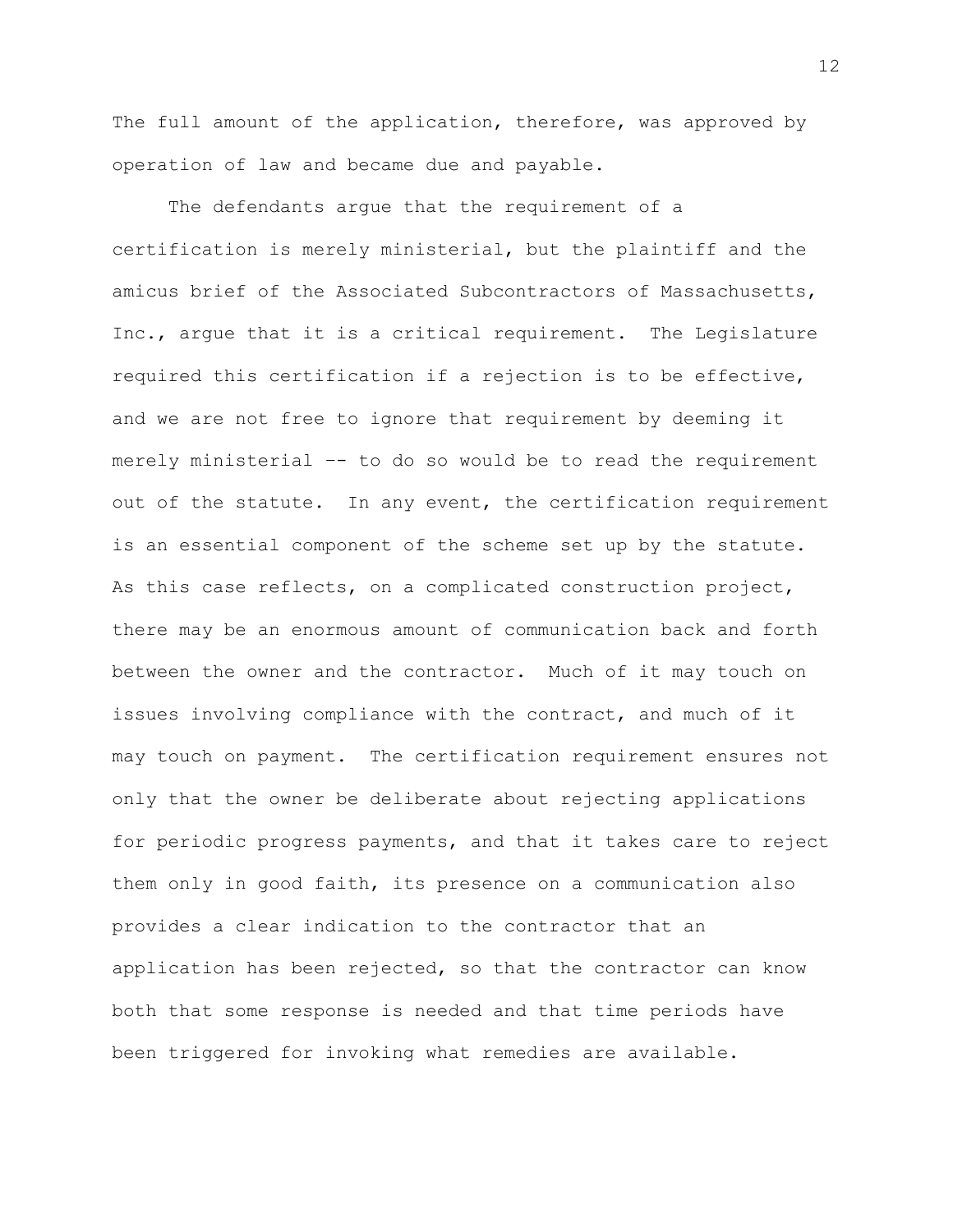The next application, requisition no. 21 was submitted on August 24, 2018, for \$1,004,429.08.11 On August 28, 2018, IRIV sent an e-mail that it was withholding a total of \$143,251.98 for "Thyssen" and "GC & GR," the latter presumably meaning "General Conditions and General Requirements." It paid the rest.

Again, the e-mail does not explain the contractual or factual basis for the deduction, nor does it contain the required certification. Under the act it was not an effective rejection, the application was deemed approved by operation of law, and the full amount became due and payable.

The third application, requisition no. 22, was submitted on September 5, 2018, for \$1,354,118.81. It has never been paid. On September 10, 2018, IRIV sent Tocci another notice of default. It did not mention payment, but merely requested copies of Tocci's subcontracts. It was not a valid rejection.

<sup>&</sup>lt;sup>11</sup> As we read the contract, as this requisition was for the period ending on June 30, 2018, it was due to be submitted no later than July 25, 2018. Likewise, requisition no. 22, submitted on September 5, 2018, for the period ending July 31, 2018, appears to have been due to be submitted no later than August 25, 2018. The defendants do not argue, and we do not conclude, that any lateness of these two requisitions affects the defendants' obligations under the contract and the statute triggered by their submission.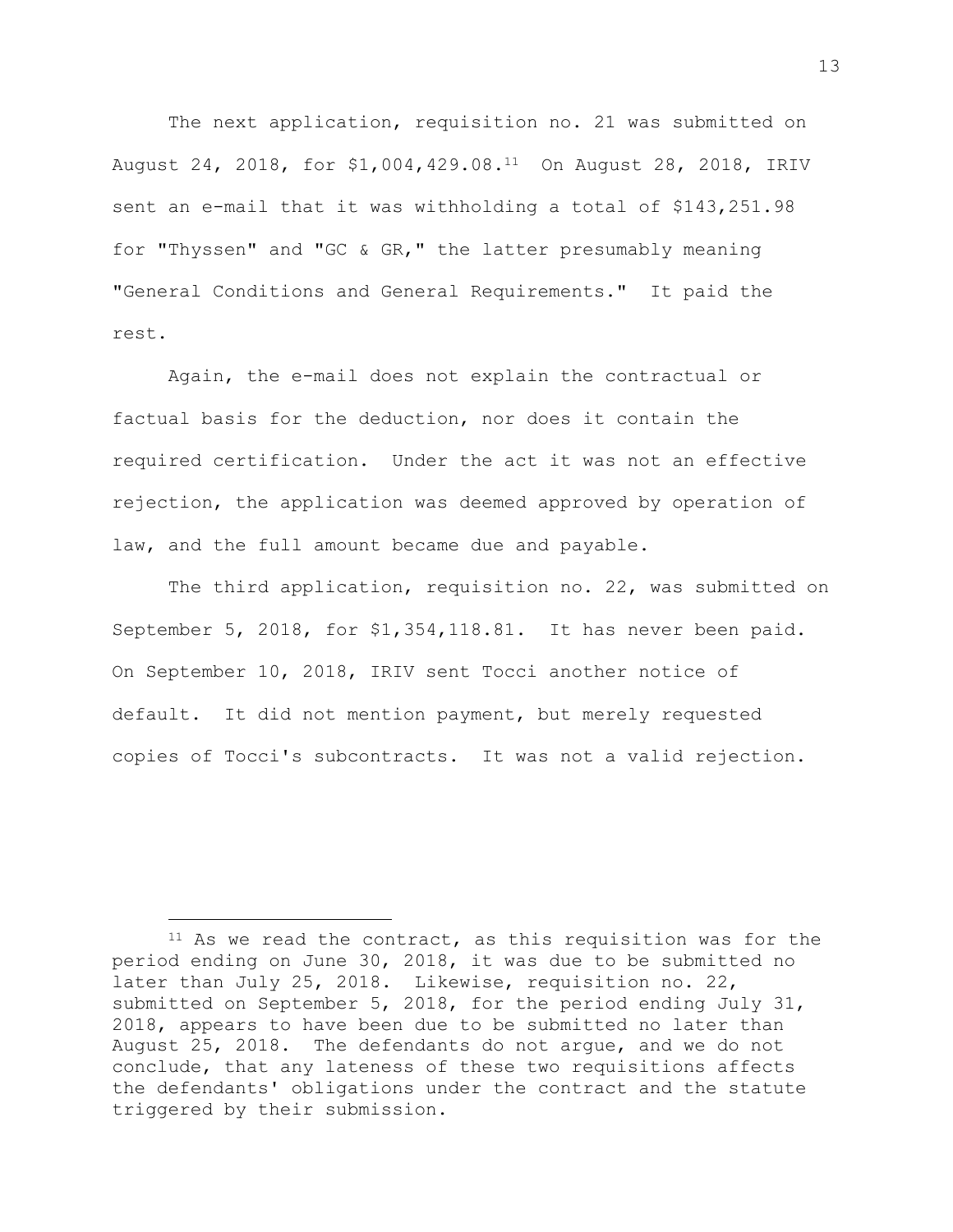Requisition no. 23 was submitted on September 18, 2018, for \$962,884.43, and requisition no. 24 was submitted on October 5, 2018, for \$589,756.29. Neither has ever been paid.

On September 28, 2018, IRIV sent Tocci a long list of deficient work, including photographs, and on October 11, 2018, IRIV sent Tocci an e-mail that said in part,

"Tocci has just sent a PCO for close to \$500k on the job after I had asked repeatedly since July if the job was entirely accounted for (and you said that you thought it was). Given the lack of information, I am not confident in the accuracy of Tocci's cost management or accounting on this job. Moreover, it has been a sprint to the finish, and there remains deficient, incomplete, and uncoordinated work as reflected in the deficiency list that we sent to Tocci September 28, 2018. Accordingly, I require the requested information to which [IRIV] is entitled to properly assess the outstanding requisitions, meaning a complete accounting of the job that breaks down each cost and each trade and compares these items to the budget Tocci provided to me in November."

This e-mail includes a statement that, without further information, the "outstanding requisitions" could not be "assess[ed]." It was sent before payment was due for requisition nos. 23 and 24. And at least arguably, it "include[s] an explanation of the factual and contractual basis for the rejection." G. L. c. 149, § 29E (c). It is not, however, "certified as made in good faith." Id. As a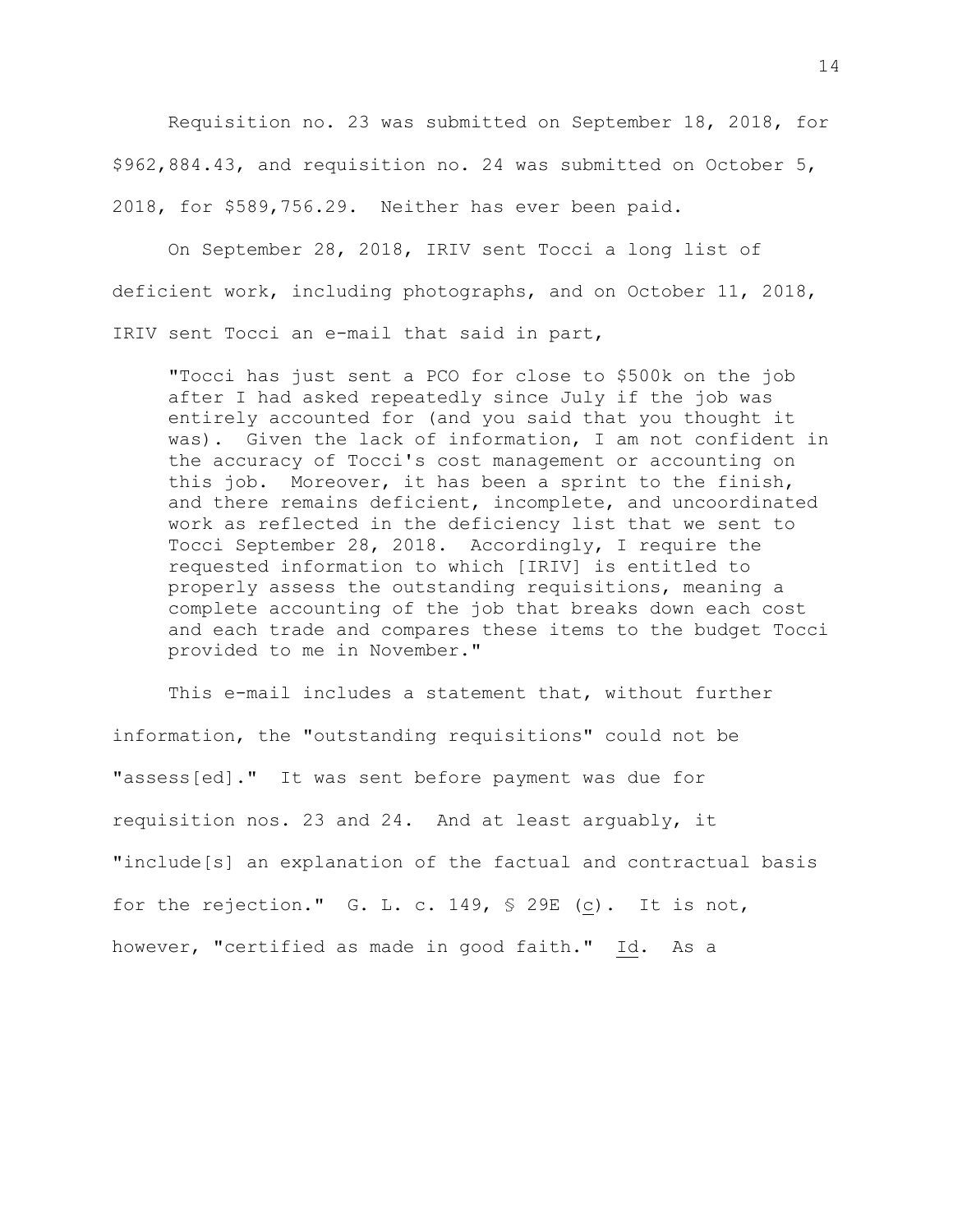consequence, it does not amount to an effective rejection under the act.<sup>12</sup>

Requisition no. 25 was submitted on November 15, 2018, for \$607,362.82. The record contains no response to it, and thus, no rejection.

Requisition no. 26 was submitted on December 3, 2018, for \$806,545.91. In response to this, IRIV wrote Tocci: "We would

 $12$  The defendants point out that on November 8, 2018, counsel for IRIV wrote a letter to Tocci stating,

"This is to advise you that as a result of Tocci's failure . . . to comply with the terms and conditions set forth in the Contract, [IRIV] and the Project owner, Boston Harbor Industrial Development LLC ('BHID'), are hereby rejecting and nullifying current and certain prior payment applications pursuant to the terms of the Contract. . . . Absent required support for the time and materials charges being submitted, [IRIV] hereby rejects the pending payment applications. . . . Section 9.3.4 of the Contract permits adjustment, rejection, and revocation of payment applications due to a failure to timely correct nonconforming or Defective Work. [The letter then described alleged deficient work.] . . . Section 9.3.5 of the Contract permits adjustment, rejection, and revocation of payment applications where delay in performance indicates that the Work will not be completed within the Contract Time. [The letter then described alleged failures to complete work timely.] . . . Given the foregoing, BHID hereby advises Tocci that in order to ensure adequate funds to correct Defective Work, complete remaining work, and pay for third-party damages resulting from Project delay, it is withholding payment on the pending payment applications totaling \$3,186,200.51."

This was not sent by the date payment was due on any of the previously submitted applications and thus could not have been an effective rejection under the act.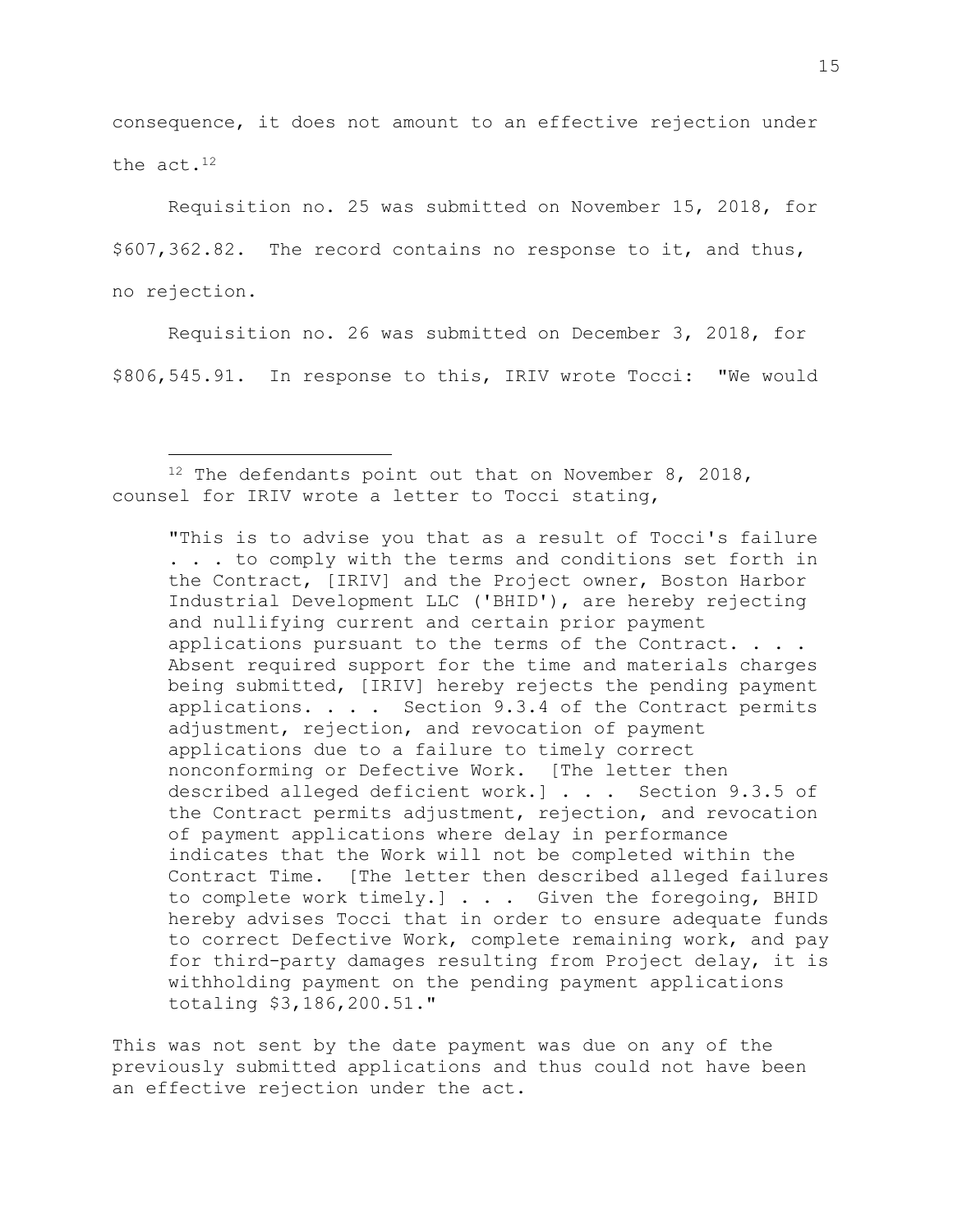like to see the back up for" a list of items identified by name and cost.13 Again, it did not contain the required certification and was not an effective rejection under the statute.

Because each of the applications was deemed approved by operation of law, they became due and payable, and the defendants were not entitled to withhold payment as they did.

The defendants argue that Tocci breached its contract and that they had good reason not to pay the applications. We may assume without deciding that that is true. But Tocci does not argue, and we do not hold, that the defendants' claims for breach of contract have been waived by their failure to include them in a proper rejection under the statute. They may bring, and indeed, in their counterclaims apparently have brought, any

<sup>13</sup> In the same e-mail, IRIV also asked for

<sup>&</sup>quot;a complete accounting of all Tocci employees' time on the job for the duration of the project as well as the rates associated with each position. I would like copies of the daily work log, sub-contractor weekly meeting minutes, MEP coordination meeting minutes, progress photographs, all copies of subcontractor on site quality control correspondence and log, material purchase logs, correspondence for sub-contractor damage to other trade's work product, copies of back charge change orders, safety and incident reports, MEP testing sign off reports (by Tocci), material testing sign in logs and results, in wall sign off logs, monthly schedule updates, delivery logs, and final as built drawings (in particular those areas in which critical building function items differ from design). Along with the above requests please identify which Tocci employee/employees were responsible for the project control documents we are requesting."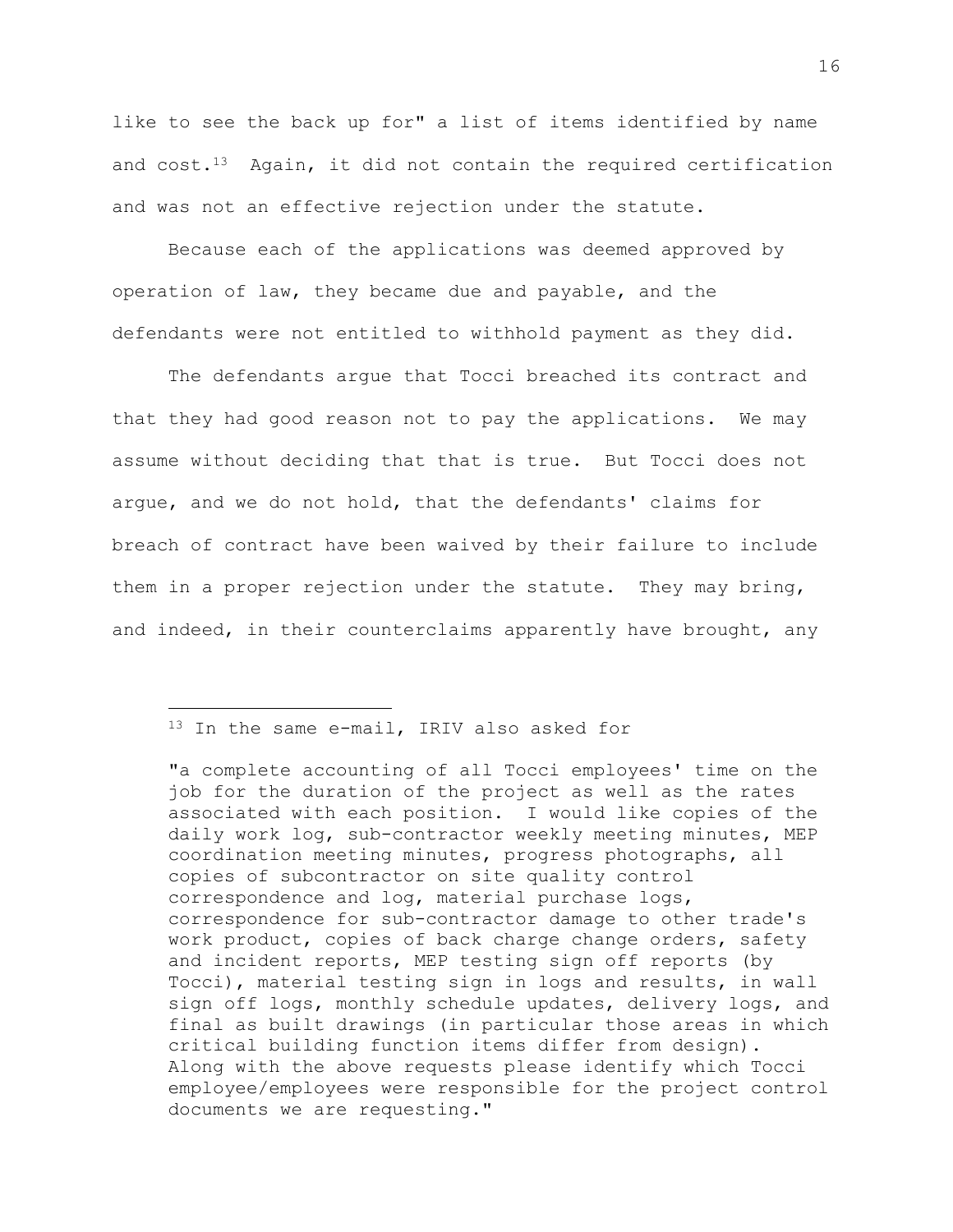and all claims they have for breach of contract against Tocci, and they may recoup any money they may be owed. What the statute prohibits, though, is withholding a periodic progress payment in response to an application for it without issuing a timely rejection that complies with statutory requirements.

3. Separate and final judgment. The defendants also argue that separate and final judgment should not have entered, because the amounts due for the applications may be offset, or even exceeded, by amounts due to the defendants from Tocci for breach of the very same contract. But we conclude, for essentially the reasons given by the motion judge, that entry of separate and final judgment was proper. To allow the defendants to retain the moneys wrongfully withheld in violation of the statute until the final resolution of their postcompletion contract action would eviscerate the scheme for prompt payment or rejection-and-resolution created by the Legislature. The point of the legislation is that these payments may not be withheld, even on valid grounds that they are not due because of a breach of contract, unless a timely rejection is made in compliance with the statute. If an owner does not wish to make a periodic payment pending resolution of a dispute because it believes it will not in the end owe the money, it must file a prompt rejection in compliance with the statute. Because the defendants here did not do that, they must pay what is due, even